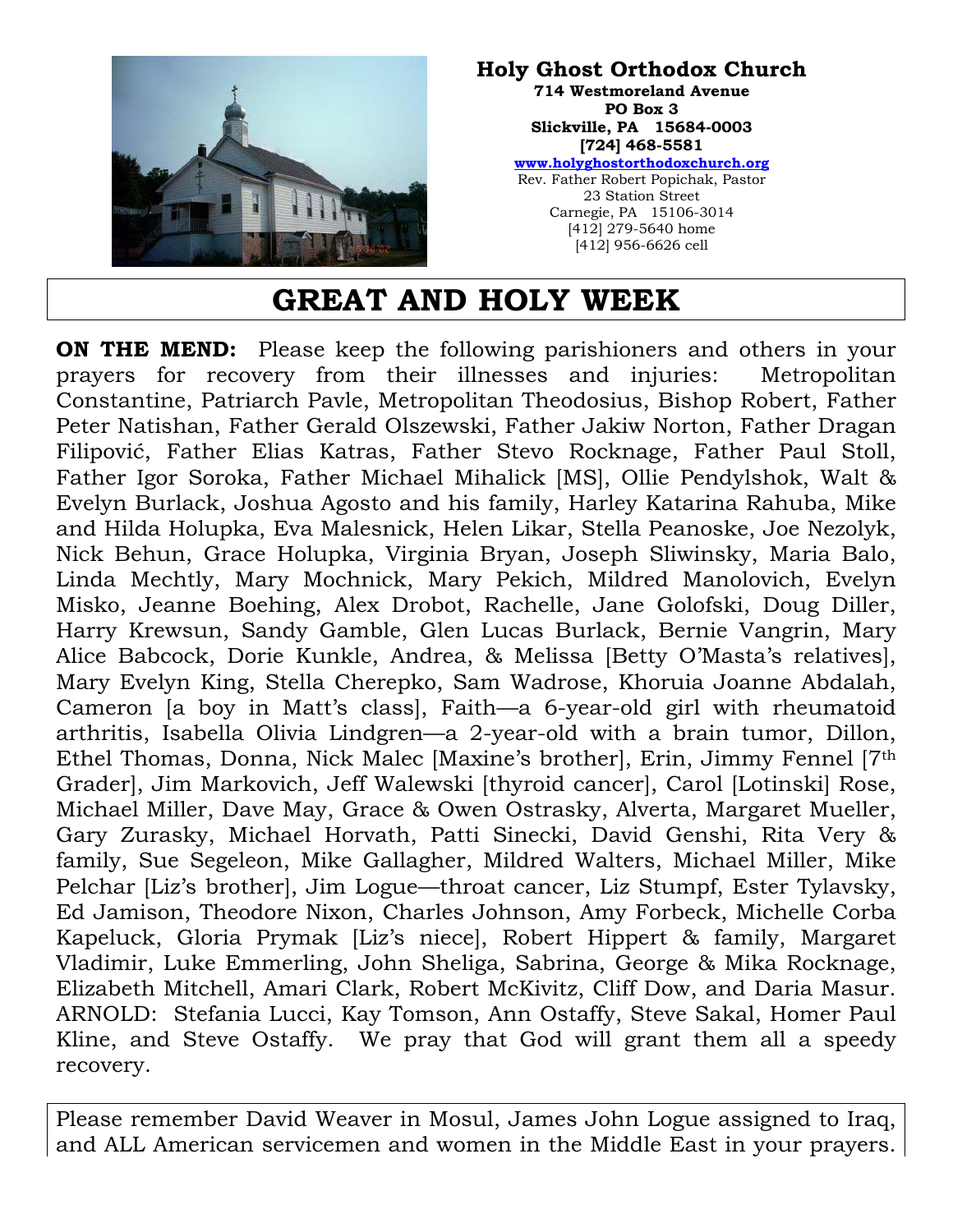May God watch over them and all American servicemen and women—and bring them all home safely!

PLEASE REMEMBER TO BRING YOUR "BOXTOPS FOR EDUCATION" AND CAMPBELL'S SOUP LABELS TO CHURCH. There is a shoebox in the basement for Alex's Fifth Grade and Matt's Third Grade collections. THANK YOU ALL FOR YOUR HELP! ALEX AND MATT

### **REMEMBER—PRAYERS ARE ALWAYS** *FREE!*

Communion Fasting: nothing to eat or drink after midnight, EXCEPT in cases where your doctor tells you to eat or drink something for medical reasons: medication, diabetes, etc. If you have a question, please call Father Bob.

#### *AT ANY TIME***—if there is an emergency, if you have questions, or if you just need to talk, please** CALL FATHER BOB at **[412] 279-5640.**

| <b>Schedule of Services</b>                                                                                                                                                                                                                                                                                                                                                                                                                                                                                                                                                                                                                                                              |                                                                                                                                                                                                                                                                         |                                                                                                                                                                                                                                                 |
|------------------------------------------------------------------------------------------------------------------------------------------------------------------------------------------------------------------------------------------------------------------------------------------------------------------------------------------------------------------------------------------------------------------------------------------------------------------------------------------------------------------------------------------------------------------------------------------------------------------------------------------------------------------------------------------|-------------------------------------------------------------------------------------------------------------------------------------------------------------------------------------------------------------------------------------------------------------------------|-------------------------------------------------------------------------------------------------------------------------------------------------------------------------------------------------------------------------------------------------|
| Sunday, April 20<br>10:30 AM<br>Divine Liturgy<br>ENTRY OF THE LORD INTO JERUSALEM—PALM & WILLOW SUNDAY<br>VENERABLE GEORGE-BISHOP OF MITYLENE, MARTYR CALLIOPUS AT POMPEIOPOLISIN CILICIA,<br>MARTYRS RUFINUS-DEACON, AQUILINA, & 200 SOLDIERS AT SINOPE, VENERABLE SERAPION OF<br>EGYPT-MONK, VENERABLE DANIEL-ABBOT OF PEREYASLAV<br>Tone 6<br>Philippians 4:4-9<br>John 12:1-18                                                                                                                                                                                                                                                                                                      |                                                                                                                                                                                                                                                                         |                                                                                                                                                                                                                                                 |
| <b>Wednesday, April 23</b><br>Thursday, April 24<br>Friday, April 25<br>Saturday, April 26<br>Sunday, April 27                                                                                                                                                                                                                                                                                                                                                                                                                                                                                                                                                                           | <b>Holy Unction</b><br><b>12 Passion Gospels</b><br>Plaschenytsia<br>Anticipation Obednitza 10:30 AM<br><b>Paschal Nocturnes &amp; Matins</b><br><b>PASCHAL DIVINE LITURGY</b><br><b>CHRISTOPHER THE SABBAITE</b><br><b>BLESSING OF PASCHAL BASKETS</b><br>Paschal Tone | 6:30 PM<br>6:30 PM<br>7:00 PM<br>6:30 PM<br>10:30 AM<br>SAINT MARTIN THE CONFESSOR-POPE OF ROME, MARTYR ARDAION THE ACTOR, MARTYR AZAT THE EUNUCH<br>& 1000 MARTYRS IN PERSIA, MARTYRS ANTHONY, JOHN, & EUSTATHIUS OF VILNA IN LITHUANIA, SAINT |
|                                                                                                                                                                                                                                                                                                                                                                                                                                                                                                                                                                                                                                                                                          | Acts 1:1-8<br>John 1:1-17                                                                                                                                                                                                                                               |                                                                                                                                                                                                                                                 |
| Sunday, May 4<br>10:30 AM<br>Divine Liturgy<br>ANTI-PASCHA, SAINT THOMAS SUNDAY<br>HIEROMARYTR JANUARIUS-BISHOP OF BENEVENTO & COMPANIONS FESTUS, PROCULUS, & SOSIUS-<br>DEACONS, DESIDERIUS-READER, & EUTYCHIUS & ACUTIUS-LAYMEN-AT POZZUOLI, HIEROMARTYR<br>THEODORE OF PERGE IN PAMPHYLIA & MOTHER PILIPPA, MARTYRS DIOSCURUS, SOCRATES, &<br>DIONYSIUS, MARTYRS ISAACIUS, APOLLO, & CODRATUS OF NICOMEDIA, SAINT MAXIMIAN-<br>PATRIARCH OF CONSTANTINOPLE, SAINT NIPHONT-BISHOP OF NOVHOROD-PERCHEVSKY LAVRA<br>Tone 1<br>Acts 5:12-20<br>John 20:19-31<br>Litany in Blessed Memory of Charles Cherepko, Anna Metrick, Bogdan Mural, Walter Golofski, Jr., &<br>Anna Vangrin-Fr. Bob |                                                                                                                                                                                                                                                                         |                                                                                                                                                                                                                                                 |
| Parastas in Blessed Memory of John Batch-Harry Batch & Family                                                                                                                                                                                                                                                                                                                                                                                                                                                                                                                                                                                                                            |                                                                                                                                                                                                                                                                         |                                                                                                                                                                                                                                                 |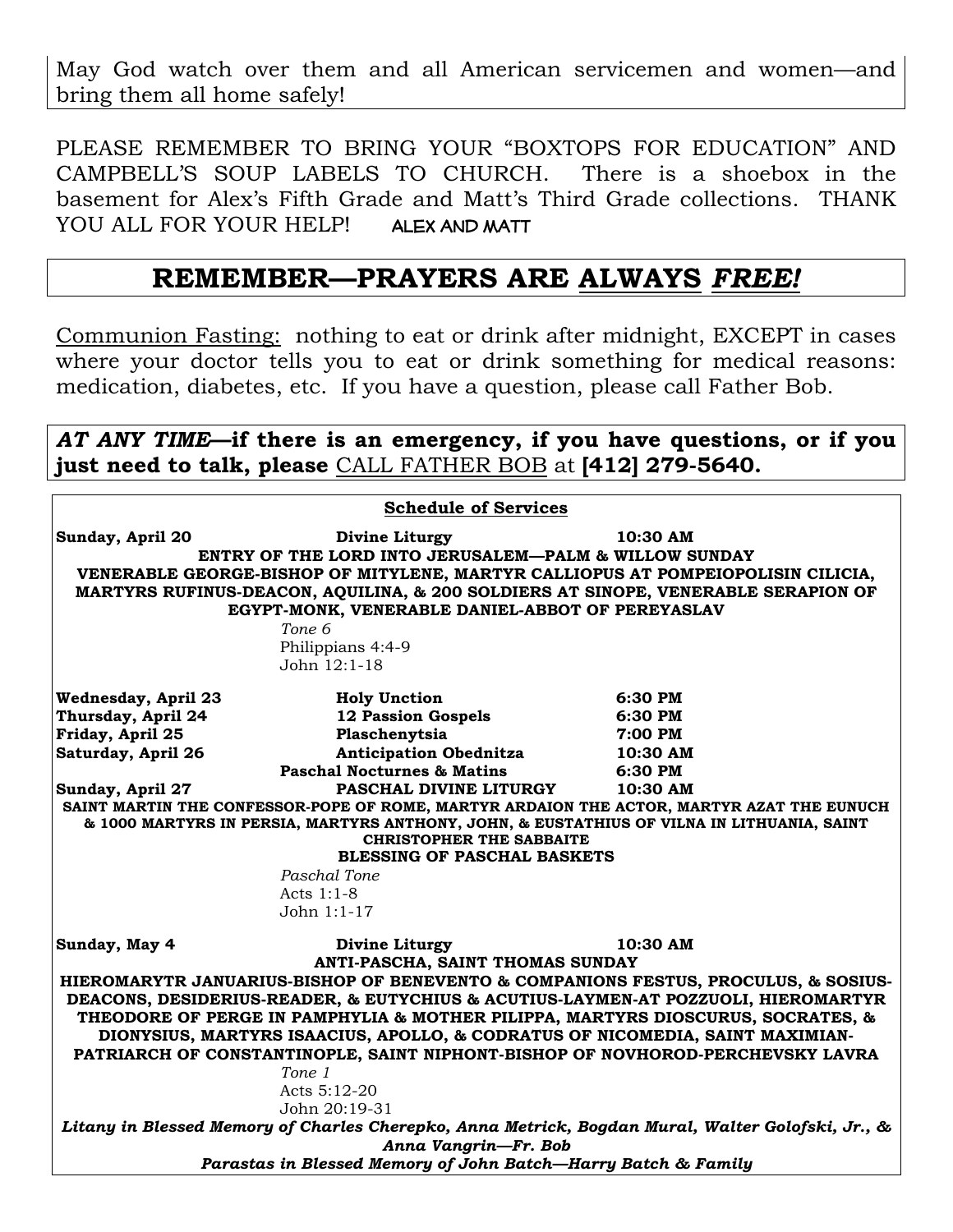## **BULLETIN INSERT FOR 20 APRIL 2008 ENTRY OF THE LORD INTO JERUSALEM PALM & WILLOW SUNDAY VENERABLE GEORGE-BISHOP OF MITYLENE, MARTYR CALLIOPUS AT POMPEIOPOLISIN CILICIA, MARTYRS RUFINUS-DEACON, AQUILINA, & 200 SOLDIERS AT SINOPE, VENERABLE SERAPION OF EGYPT-MONK, VENERABLE DANIEL-ABBOT OF PEREYASLAV**

### **\*\*\*\*\*PAGE 170 IN THE BLACK DIVINE LITURGY BOOKS\*\*\*\*\***

Unfortunately for society in the twenty-first century, the absence of respect for others has become pandemic. From "dissing" someone verbally that leads to an assault or worse, to the general lack of what we grew to know as "common courtesy to others", society seems to have become uglier and uglier over my lifetime. Although our Holy Ghost parish has been a shining example of how to treat other human beings, there is an obvious need to remind some people of their manners.

PLEASE NOTE: THIS ARTICLE IS AN INTERNAL REMINDER TO THE GREEK ORTHODOX PARISHES IN THE UNITED STATES. In common practice among many of our parishes, including ours, kissing the priest's hand has fallen out of favor. I do NOT expect this to change, and would not want it to—our parish is too much of a close family to stand on formality.

HOWEVER, it is always proper for Orthodox Christians to greet a Bishop with hands extended, right in left, palm upwards, and asking for his blessing: "Master, Bless." The Bishop will make the sign of the cross, bless you, and place his hand, palm downwards, into yours. You are then to kiss the back of his hand, as he represents Jesus Christ, our Lord, God, and Savior, at all times.

Of course, if you have any questions, I'll be happy to answer them if I can. God Bless you all! Father Bob

#### **RESPECT FOR THE CLERGY—an article forwarded by Fr. George Livanos**

The Orthodox Christian respects and loves the clergy. Knowing that the clergy are servants of God and man, devoting their life for the salvation of their flock, the Orthodox Christian expresses his gratitude and respect to them on every occasion.

First, the Priest is addressed as "Father" by all, for he is the spiritual father of his flock: he is their teacher, confessor, sanctifier, and healer. There are people that belong to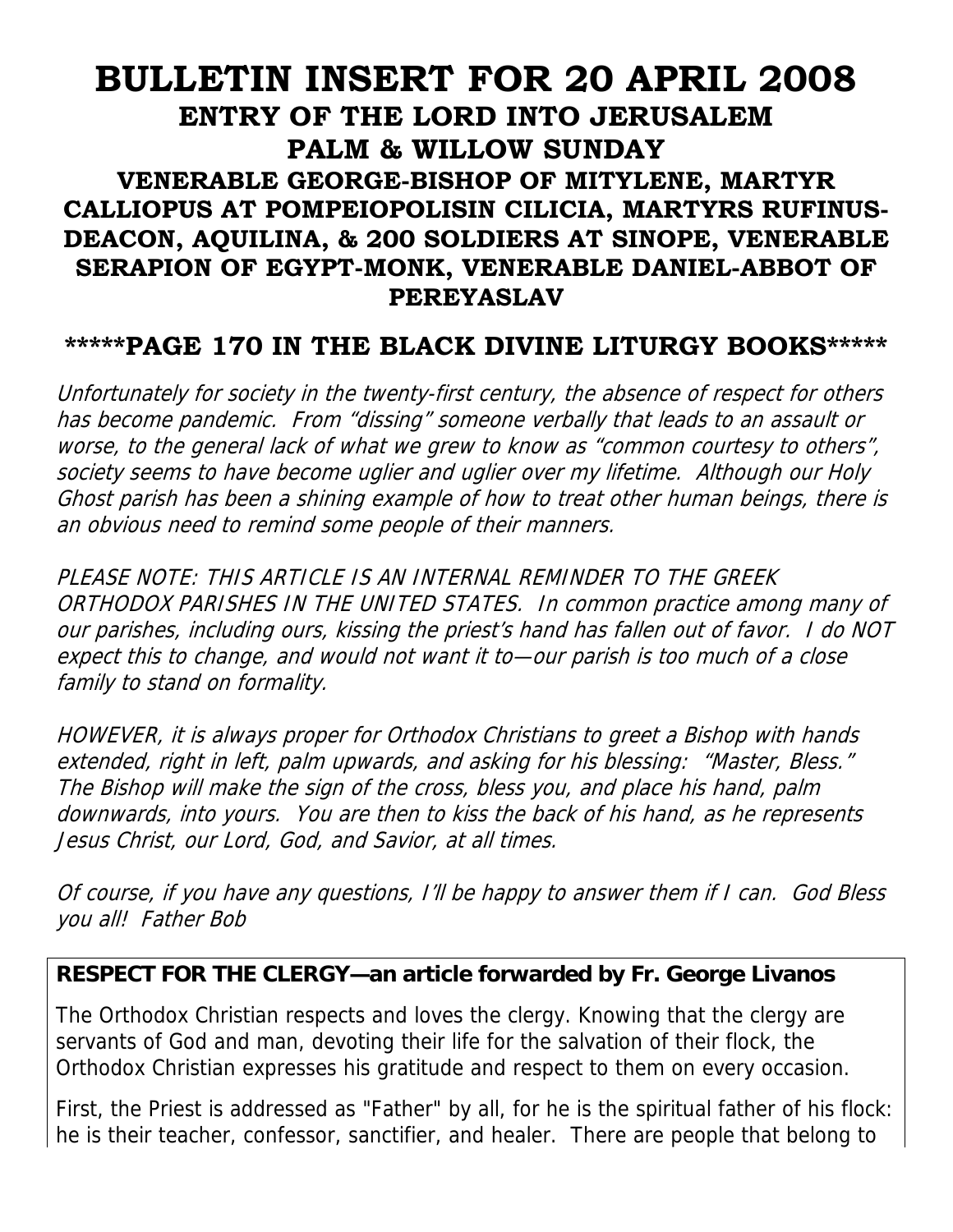Christian denominations that do not call their clergy, "Father." But let us consider the words of St. Paul, "For if you were to have countless tutors in Christ, yet you would not have many fathers; for in Christ Jesus I became your father through the gospel" (I Corinthians 4:15). When we also read the gospel according to St. Luke, we find the rich man calling up to Abraham in heaven with Lazarus in his bosom and addressing him as "Father Abraham" (See Luke 16:20-31). Abraham's response was not, "Do you not realize that only God the Father is to be called Father?" Rather, he replied, '.Son, remember."

Second, when people greet their Priest they kiss his hand as an expression of respect, as recognition of his Priesthood, and as a veneration to the holiness of his sacred office and duties.

The fact that the Priest handles the Holy of Holies, that is, the Body and Blood of Christ, when he offers the Divine Liturgy, is recognized by Orthodox people, at all time throughout the world, as a great and awesome privilege.

The hands that touch and offer the Bloodless Sacrifice on the Holy Altar; the hands that give to us the Body and Blood of Christ; the hands that baptize and anoint us with Holy Chrism; the hands that absolve us in the Sacrament of Penance; the hands that bless our wedlock in the Sacrament of Holy Matrimony and anoint our bodies with the healing oil of the Sacrament of Holy Unction; the hands that sprinkle upon us the Holy Water of Sanctification; the hands that bless us, alive and dead, these hands are the instruments of salvation. For this reason Orthodox Christians through the centuries have kissed the hand of our Priest when we greet him either in church when he distributes the "Antidoron" at the end of the Divine Liturgy or outside the church whenever we meet him.

We close these remarks with the words of St. Paul: "Remember your leaders, those who spoke to you the word of God; consider the outcome of their life and imitate their faith; Jesus Christ is the same yesterday and today and forever. Do not be led away by diverse and strange teachings. Obey your leaders and submit to them; for they are keeping watch over your souls, as men who will have to give account. Let them do this joyfully, and not sadly, for that would be of no advantage to you" (Hebrews 13:7-9, 13, 17).

Parents are the primary religious educators for our children. Teach them well.

"We ought to be on guard, in case our conscience has stopped troubling us, not so much because of its being clear but because of its being immersed in sin." *St. John Climacus*

From St. Maximos the Confessor (The Philokalia Vol. 2; Faber and Faber pg. 203): **"Peace is truly the complete and undisturbed possession of what is desired."**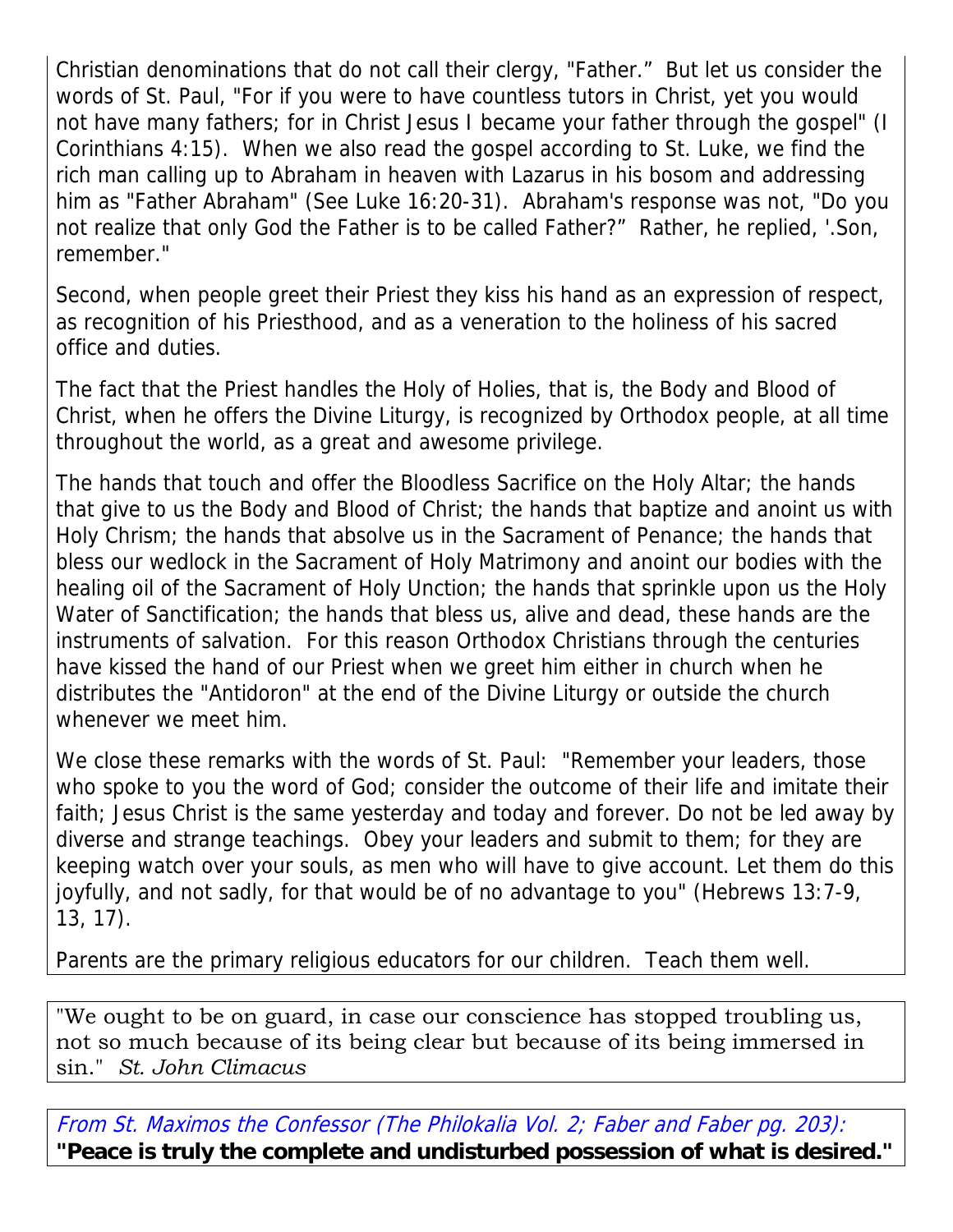*Do not search about for the words to show people you love them. Instead, ask God to show them your love without your having to talk about it. Otherwise you will never have time enough both for loving gestures and for compunction.*  St. John Climacus, The Spiritual Ladder, 6

When I was in college I was stressed out and didn't know it until I got a peptic ulcer. My future father-in-law gave me some good advice at the time. In essence he said not to sweat the small stuff. He said, "Whatever is bothering you, decide if it is going to be important to you five years from now. If it will be, address it and do something about it. If not, forget it. You know what? I found that there really weren't too many issues that were going to still be important in five years. As a building principal, I passed that advice on to many of the teachers and parents, and many of them have told me years later how much it helped them.

As my potential for five year increments dwindled as I got older, I agree with Hub's statement, "But each decade as you grow older you will worry about different things and worry less."

John Small, Crafton HS '52 Pleasant Hills, PA

### PERSPECTIVE ABOUT OLD BARNS

A stranger came by the other day with an offer that set me to thinking. He wanted to buy the old barn that sits out by the highway. I told him right off he was crazy. He was a city type, you could tell by his clothes, his car, his hands, and the way he talked. He said he was driving by and saw that beautiful barn sitting out in the tall grass and wanted to know if it was for sale. I told him he had a funny idea of beauty.

Sure, it was a handsome building in its day. But then, there's been a lot of winters pass with their snow and ice and howling wind. The summer sun's beat down on that old barn till all the paint's gone, and the wood has turned silver gray. Now the old building leans a good deal, looking kind of tired. Yet, that fellow called it beautiful.

That set me to thinking. I walked out to the field and just stood there, gazing at that old barn. The stranger said he planned to use the lumber to line the walls of his den in a new country home he's building down the road. He said you couldn't get paint that beautiful. Only years of standing in the weather, bearing the storms and scorching sun, only that can produce beautiful barn wood.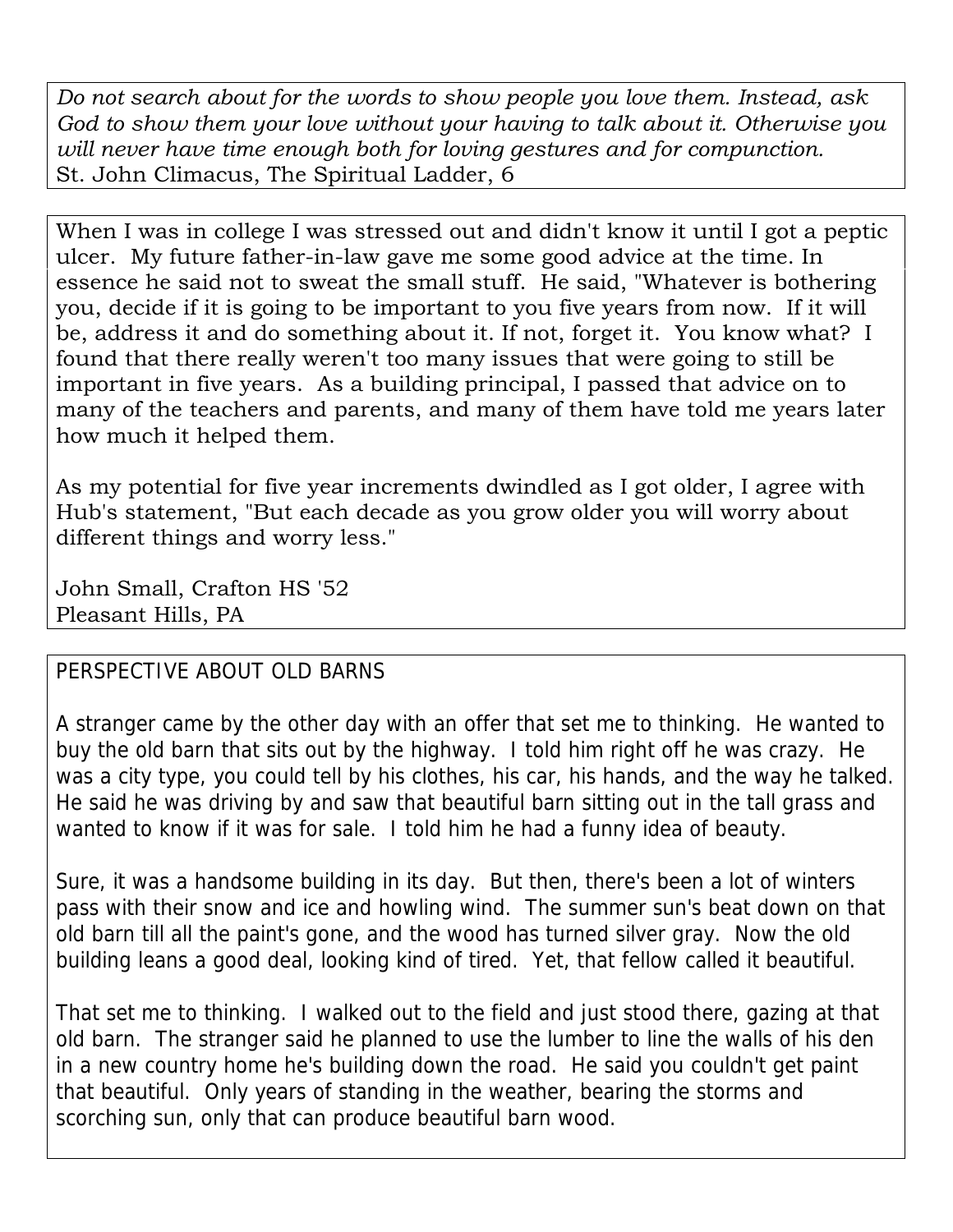It came to me then. We're a lot like that, you and I. Only it's on the inside that the beauty grows with us. Sure we turn silver gray too... and lean a bit more than we did when we were young and full of sap. But the Good Lord knows what He's doing. And as the years pass He's busy using the hard weather of our lives, the dry spells and the stormy seasons to do a job of beautifying our souls that nothing else can produce. And to think how often folks holler because they want life easy!

They took the old barn down today and hauled it away to beautify a rich man's house. And I reckon someday you and I'll be hauled off to Heaven to take on whatever chores the Good Lord has for us on the Great Sky Ranch.

And I suspect we'll be more beautiful then for the seasons we've been through here... and just maybe even add a bit of beauty to our Father's house.

During the lifetime of this saintly patriarch (John the Almsgiver), the Persians came and laid waste Syria and took its inhabitants captive. All who escaped from the hands of the godless Persians ran to the person of the thrice blessed patriarch... He accordingly gave immediate orders that the wounded and sick should be put to bed in hostels and hospitals which he himself had founded, and that they should receive care and be free to leave as each of them should choose. To those who were well but in need and came to the daily distribution he gave one keration apiece to the men and two keratia apiece to the women and children as being weaker members. Now some of the women, who came begging for alms, wore ornaments and bracelets, and those who were entrusted with the distribution reported this to the patriarch. Then he, who was really gentle and of a cheerful countenance, put on a grim look and a harsh voice and said, "If you wish to be distributors for humble John, or rather for Christ, obey unquestioningly the divine command which says, 'Give to everyone that asks of you.' ... If indeed the money given were mine and had come into existence with me I might do well to be tight fisted with my own possessions. But if the money given happens to be God's, where His property is in question, He wishes for His commands to be followed absolutely. For if it is by God's will that I, an unworthy servant, am the dispenser of His gifts, then were the whole world to be brought together in Alexandria and ask for alms they would not straiten the holy Church nor the inexhaustible treasures of God.'

 Leontius, Life of John the Almsgiver, 7 archived as a blog at: http://wordfromthedesert.squarespace.com/

### **Saint Tikhon the Patriarch of Moscow, and Enlightener of North America**

Saint Tikhon, Patriarch of Moscow and Apostle to America was born as Vasily Ivanovich Belavin on January 19, 1865 into the family of Ioann Belavin, a rural priest of the Toropetz district of the Pskov diocese. His childhood and adolescence were spent in the village in direct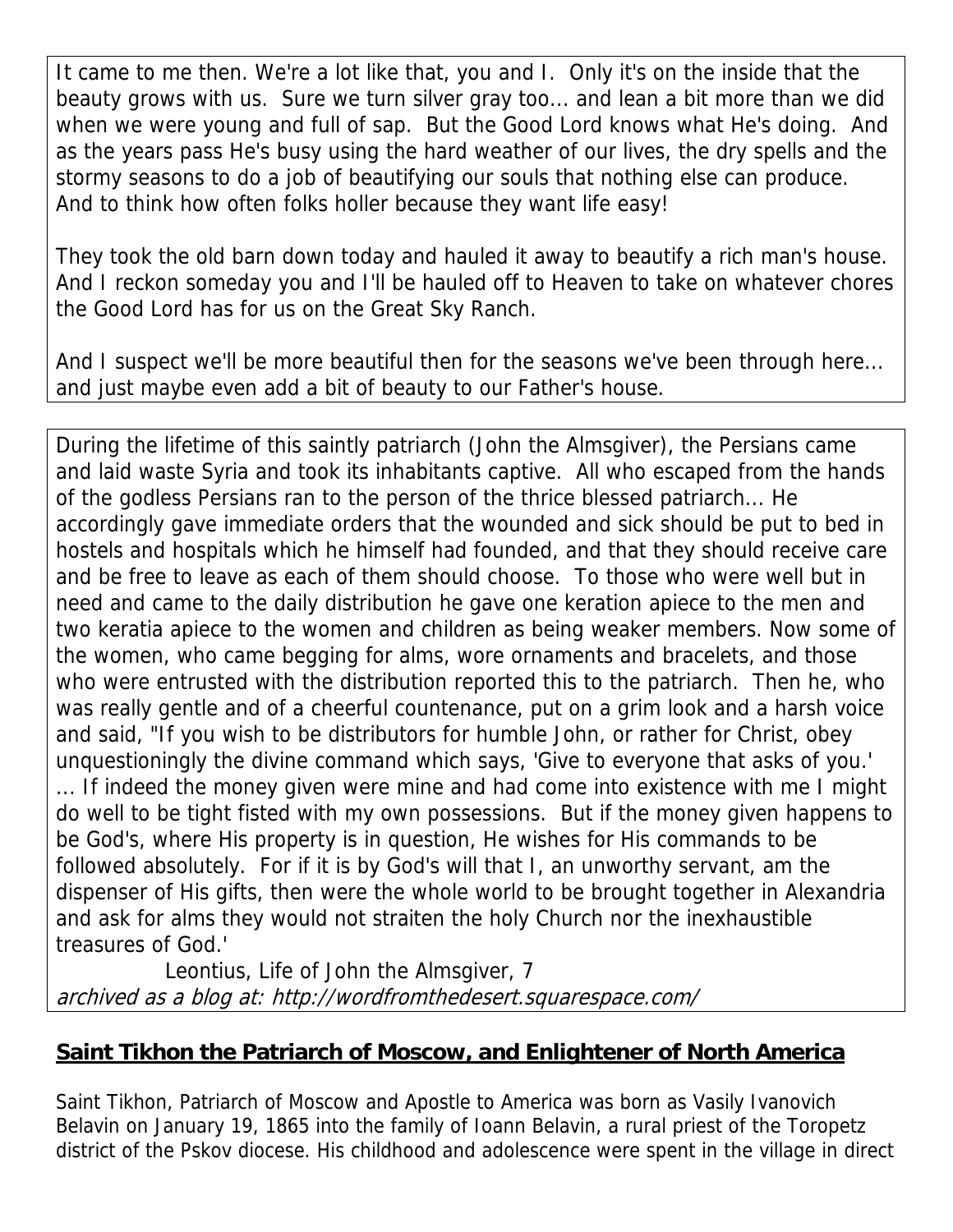contact with peasants and their labor. From his early years he displayed a particular religious disposition, love for the Church as well as rare meekness and humility.

When Vasily was still a boy, his father had a revelation about each of his children. One night, when he and his three sons slept in the hayloft, he suddenly woke up and roused them. He had seen his dead mother in a dream, who foretold to him his imminent death, and the fate of his three sons. She said that one would be unfortunate throughout his entire life, another would die young, while the third, Vasily, would be a great man. The prophecy of the dead woman proved to be entirely accurate in regard to all three brothers.

From 1878 to 1883, Vasily studied at the Pskov Theological Seminary. The modest seminarian was tender and affectionate by nature. He was fair-haired and tall of stature. His fellow students liked and respected him for his piety, brilliant progress in studies, and constant readiness to help comrades, who often turned to him for explanations of lessons, especially for help in drawing up and correcting numerous compositions. Vasily was called "bishop" and "patriarch" by his classmates.

In 1888, at the age of 23, Vasily Belavin graduated from the Saint Petersburg Theological Academy as a layman, and returned to the Pskov Seminary as an instructor of Moral and Dogmatic Theology. The whole seminary and the town of Pskov became very fond of him. He led an austere and chaste life, and in 1891, when he turned 26, he took monastic vows. Nearly the whole town gathered for the ceremony. He embarked on this new way of life consciously and deliberately, desiring to dedicate himself entirely to the service of the Church. The meek and humble young man was given the name Tikhon in honor of Saint Tikhon of Zadonsk.

He was transferred from the Pskov Seminary to the Kholm Theological Seminary in 1892, and was raised to the rank of archimandrite. Archimandrite Tikhon was consecrated Bishop of Lublin on October 19, 1897, and returned to Kholm for a year as Vicar Bishop of the Kholm Diocese. Bishop Tikhon zealously devoted his energy to the establishment of the new vicariate. His attractive moral make-up won the general affection, of not only the Russian population, but also of the Lithuanians and Poles. On September 14, 1898, Bishop Tikhon was made Bishop of the Aleutians and Alaska. As head of the Orthodox Church in America, Bishop Tikhon was a zealous laborer in the Lord's vineyard.

He did much to promote the spread of Orthodoxy, and to improve his vast diocese. He reorganized the diocesan structure, and changed its name from "Diocese of the Aleutians and Alaska" to "Diocese of the Aleutians and North America" in 1900. Both clergy and laity loved their archpastor, and held him in such esteem that the Americans made Archbishop Tikhon an honorary citizen of the United States.

On May 22, 1901, he blessed the cornerstone for Saint Nicholas Cathedral in New York, and was also involved in establishing other churches. On November 9, 1902, he consecrated the church of Saint Nicholas in Brooklyn for the Syrian Orthodox immigrants. Two weeks later, he consecrated Saint Nicholas Cathedral in NY.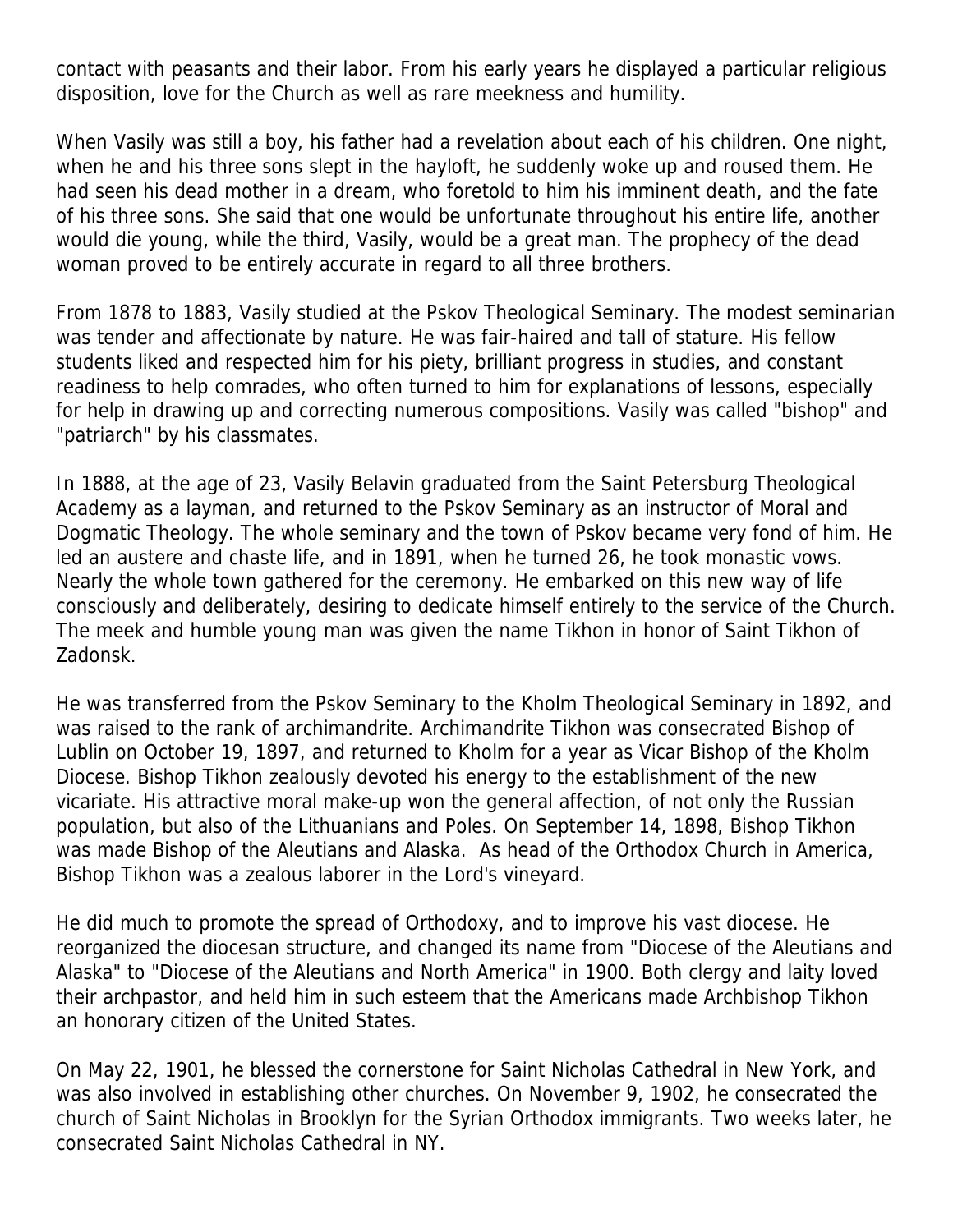In 1905, the American Mission was made an Archdiocese, and Saint Tikhon was elevated to the rank of Archbishop. He had two vicar bishops: Bishop Innocent (Pustynsky) in Alaska, and Saint Raphael (Hawaweeny) in Brooklyn to assist him in administering his large, ethnically diverse diocese. In June of 1905, Saint Tikhon gave his blessing for the establishment of Saint Tikhon's Monastery.

In 1907, he returned to Russia, and was appointed to Yaroslavl, where he quickly won the affection of his flock. They came to love him as a friendly, communicative, and wise archpastor. He spoke simply to his subordinates, never resorting to a peremptory or overbearing tone. When he had to reprimand someone, he did so in a good-natured, sometimes joking manner, which encouraged the person to correct his mistakes.

When Saint Tikhon was transferred to Lithuania on December 22, 1913, the people of Yaroslavl voted him an honorary citizen of their town. After his transfer to Vilna, he did much in terms of material support for various charitable institutions. There too, his generous soul and love of people clearly manifested themselves. World War I broke out when His Eminence was in Vilna. He spared no effort to help the poor residents of the Vilna region who were left without a roof over their heads or means of subsistence as a result of the war with the Germans, and who flocked to their archpastor in droves.

After the February Revolution and formation of a new Synod, SaintTikhon became one of its members. On June 21, 1917, the Moscow Diocesan Congress of clergy and laity elected him as their ruling bishop. He was a zealous and educated archpastor, widely known even outside his country.

On August 15, 1917, a local council was opened in Moscow, and Archbishop Tikhon was raised to the dignity of Metropolitan, and then elected as chairman of the council. The council had as its aim to restore the life of Russian Orthodox Church on strictly canonical principles, and its primary concern was the restoration of the Patriarchate. All council members would select three candidates, and then a lot would reveal the will of God. The council members chose three candidates: Archbishop Anthony of Kharkov, the wisest, Archbishop Arseny of Novgorod, the strictest, and Metropolitan Tikhon of Moscow, the kindest of the Russian hierarchs.

On November 5, following the Divine Liturgy and a Molieben in the Cathedral of Christ the Savior, a monk removed one of the three ballots from the ballot box, which stood before the Vladimir Icon of the Mother of God. Metropolitan Vladimir of Kiev announced Metropolitan Tikhon as the newly elected Patriarch. Saint Tikhon did not change after becoming the primate of the Russian Orthodox Church. In accepting the will of the council, Patriarch Tikhon referred to the scroll that the Prophet Ezekiel had to eat, on which was written, "Lamentations, mourning, and woe." He foresaw that his ministry would be filled with affliction and tears, but through all his suffering, he remained the same accessible, unassuming, and kindly person.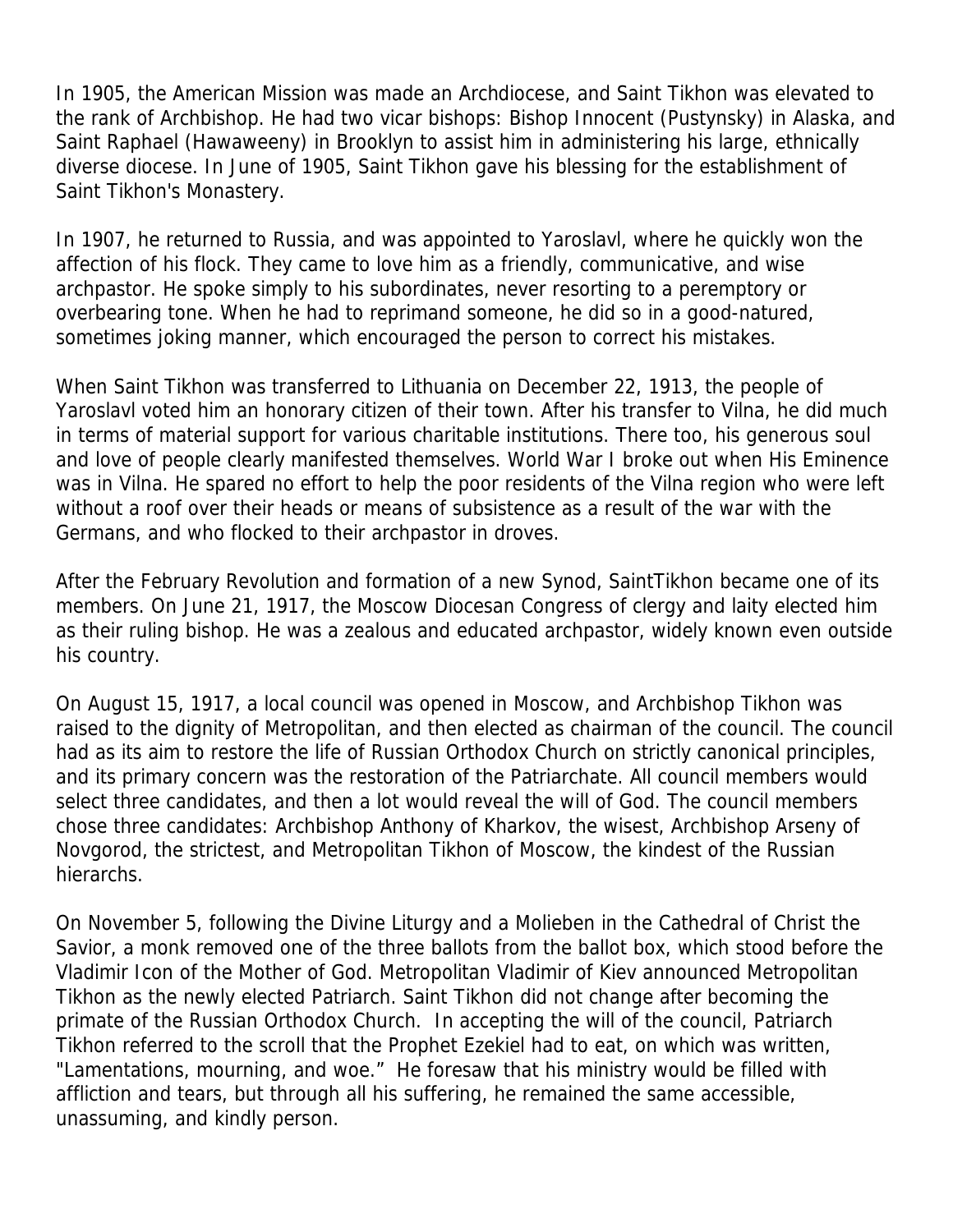All who met Saint Tikhon were surprised by his accessibility, simplicity and modesty. His gentle disposition did not prevent him from showing firmness in Church matters, however, particularly when he had to defend the Church from her enemies. He bore a very heavy cross. He had to administer and direct the Church amidst wholesale church disorganization, without auxiliary administrative bodies, in conditions of internal schisms and upheavals by various adherents of the Living Church, renovationists, and autocephalists.

The situation was complicated by external circumstances: the change of the political system, by the accession to power of the godless regime, by hunger, and civil war. This was a time when Church property was being confiscated, when clergy were subjected to court trials and persecutions, and Christ's Church endured repression. News of this came to the Patriarch from all ends of Russia. His exceptionally high moral and religious authority helped him to unite the scattered and enfeebled flock. At a crucial time for the church, his unblemished name was a bright beacon pointing the way to the truth of Orthodoxy. In his messages, he called on people to fulfill the commandments of Christ, and to attain spiritual rebirth through repentance. His irreproachable life was an example to all.

In order to save thousands of lives and to improve the general position of the church, the Patriarch took measures to prevent clergy from making purely political statements. On September 25, 1919, when the civil war was at its height, he issued a message to the clergy urging them to stay away from political struggle.

The summer of 1921 brought a severe famine to the Volga region. In August, Patriarch Tikhon issued a message to the Russian people and to the people of the world, calling them to help famine victims. He gave his blessing for voluntary donations of church valuables, which were not directly used in liturgical services. However, on February 23, 1922, the All-Russian Central Executive Committee published a decree making all valuables subject to confiscation.

According to the 73rd Apostolic Canon, such actions were regarded as sacrilege, and the Patriarch could not approve such total confiscation, especially since many doubted that the valuables would be used to combat famine. This forcible confiscation aroused popular indignation everywhere. Nearly two thousand trials were staged all over Russia, and more than ten thousand believers were shot. The Patriarch's message was viewed as sabotage, for which he was imprisoned from April 1922 until June 1923.

His Holiness, Patriarch Tikhon did much on behalf of the Russian Orthodox Church during the crucial time of the so-called Renovationist schism. He showed himself to be a faithful servant and custodian of the undistorted precepts of the true Orthodox Church. He was the living embodiment of Orthodoxy, which was unconsciously recognized even by enemies of the church, who called its members "Tikhonites."

When Renovationist priests and hierarchs repented and returned to the church, they were met with tenderness and love by Saint Tikhon. This, however, did not represent any deviation from his strictly Orthodox policy. "I ask you to believe me that I will not come to agreement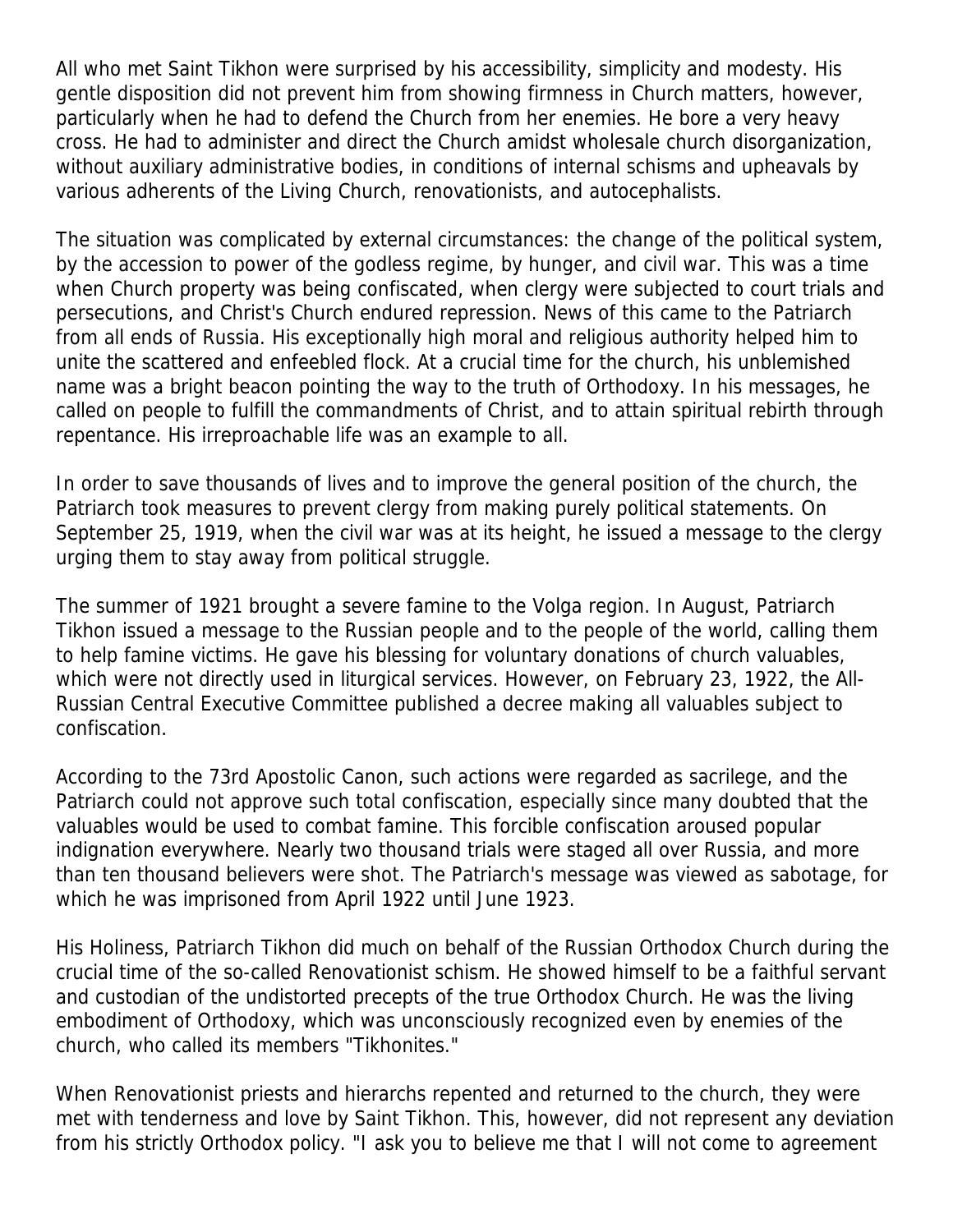or make concessions which could lead to the loss of the purity and strength of Orthodoxy," the Patriarch said in 1924.

Being a good pastor, who devoted himself entirely to the church's cause, he called upon the clergy to do the same: "Devote all your energy to preaching the word of God and the truth of Christ, especially today, when unbelief and atheism are audaciously attacking the Church of Christ. May the God of peace and love be with all of you!"

It was extremely painful and hard for the Patriarch's loving, responsive heart to endure all the Church's misfortunes. Upheavals in and outside the church, the Renovationist schism, his primatial labors, his concern for the organization and tranquility of Church life, sleepless nights and heavy thoughts, his confinement that lasted more than a year, the spiteful and wicked baiting of his enemies, and the unrelenting criticism sometimes even from the Orthodox, combined to undermine his strength and health.

In 1924, Patriarch Tikhon began to feel unwell. He checked into a hospital, but would leave it on Sundays and Feast Days in order to conduct services. On Sunday, April 5, 1925, he served his last Liturgy, and died two days later. On March 25/April 7, 1925 the Patriarch received Metropolitan Peter and had a long talk with him. In the evening, the Patriarch slept a little, then he woke up and asked what time it was. When he was told it was 11:45 P.M., he made the Sign of the Cross twice and said, "Glory to Thee, O Lord, glory to Thee." He did not have time to cross himself a third time.

Almost a million people came to say farewell to the Patriarch. The large cathedral of the Donskoy Monastery in Moscow could not contain the crowd, which overflowed the monastery property into the square and adjacent streets. Saint Tikhon, the eleventh Patriarch of Moscow, was primate of the Russian Church for seven and a half years.

On September 26/October 9, 1989, the Council of Bishops of the Russian Orthodox Church glorified Patriarch Tikhon and numbered him among the saints. For nearly seventy years, Saint Tikhon's relics were believed lost, but in February 1992, they were discovered in a concealed place in the Donskoy Monastery.

It would be difficult to imagine the Russian Orthodox Church without Patriarch Tikhon during those years. He did so much for the Church and for the strengthening of the Faith itself during those difficult years of trial. Perhaps the saint's own words can best sum up his life: "May God teach every one of us to strive for His truth, and for the good of the Holy Church, rather than something for our own sake."

Saint Tikhon is commemorated on March 25/April 7

GREEK ORTHODOX ARCHDIOCESE OF AMERICA 8-10 East 79th St. New York, NY 10075-0106 Tel: (212) 570-3530 Fax: (212) 774-0215 Web: http://www.goarch.org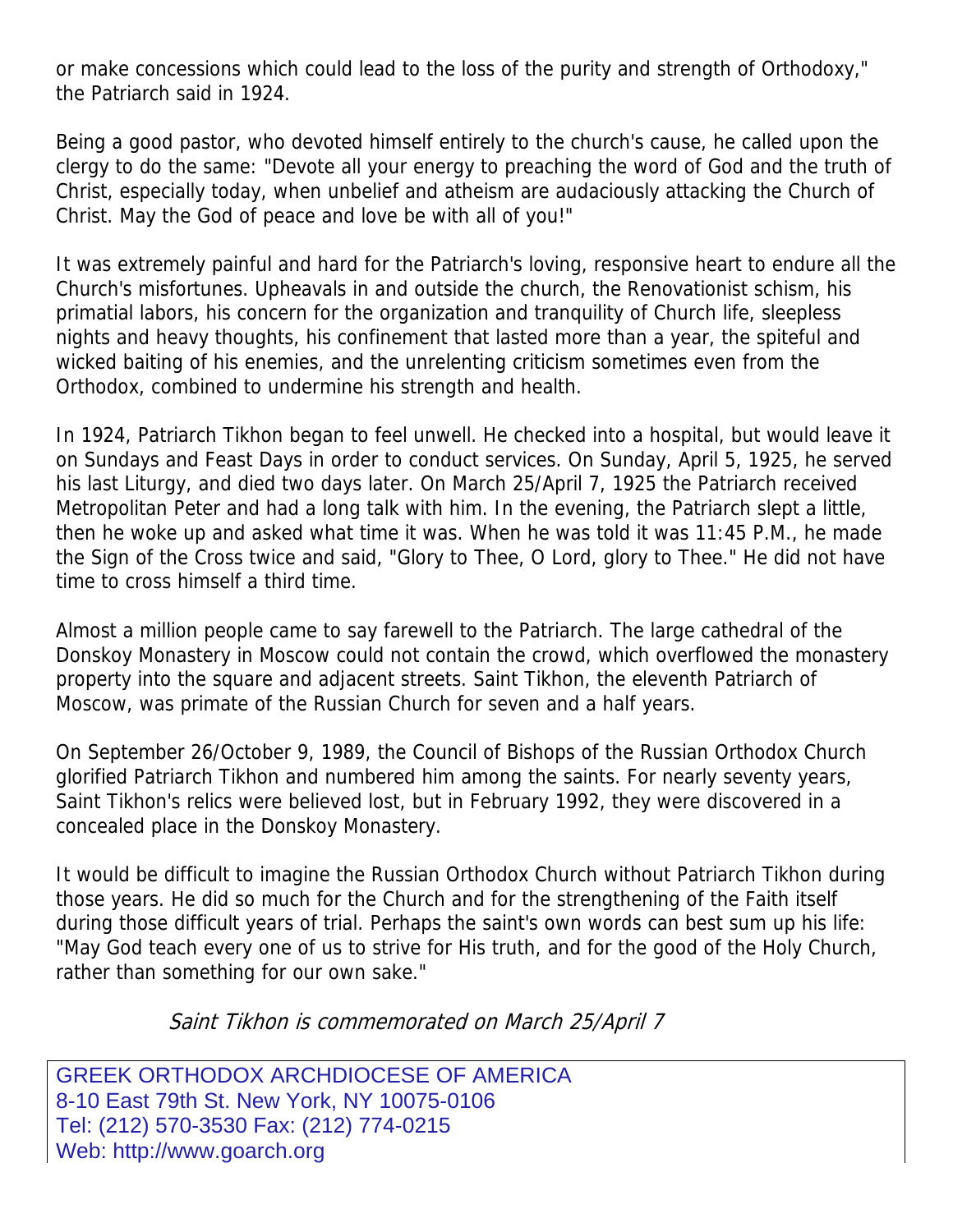#### Email: communications@goarch.org

Archpastoral Reflections April, 2008

As we continue our series of reflections on the topic of renewal, we encounter a specific area that is in certain need of constant renewal. This is the area of our everyday life, of the manner by which we lead our lives. Practically, this is the issue of what is called "lifestyle." In this case a pertinent, two-fold question arises, "What is our lifestyle, and how can it be renewed?"

Today, we are presented with many choices that we can make in terms of how we may lead our lives and define our lifestyle. In many respects, we are engulfed by social influences and socially constructed value systems that pressure us. For example, there are lifestyles centered around and determined by the desire to acquire, by all means, as much money and property as is possible, or even impossible. Here, greed is the dominant motivation behind this lifestyle.

There are lifestyles characterized by the pursuit of personal power. Here, we concern ourselves with anything in terms of social position, physical condition, the usage of force and even violence, or any other element that contributes to the increase of power and dominion over others. These are the basic characteristics of lifestyles focused on acquiring control by force and power.

There are also lifestyles oriented towards pleasure as the basic principle and supreme value for human beings. This lifestyle frequently involves acts of corruption, immorality, and, ultimately, a slavery to one's senses and to their immediate and absolute satisfaction.

In view of the above mentioned lifestyles, where do we stand? Is our lifestyle a mixture, to a certain degree, of lifestyles based on greed, power, and pleasure; with the addition of some Christian elements that, when all is considered, cannot constitute determining values that guide our lives? This is a question worth serious consideration.

In addressing this and other related questions pertaining to lifestyle, it is essential to stress that the model lifestyle for us to emulate as Orthodox Christians is offered by Jesus Christ, the Apostles, the Saints, and the Martyrs. Upon closer examination, the Christian lifestyle is characterized by three central characteristics.

The first of these characteristics is a deep and genuine love for God. This is manifested by freely submitting to following the will of God. It is also exhibited through the genuine worship of God. The second of these characteristics is a profound love for our fellow human beings. This is demonstrated by the rendering of assistance to those who are in need and by recognizing the importance of promoting peaceful relationships among others. A third characteristic of the Christian lifestyle is the projection of the Truth of God. This is done through a genuine witness to the Holy Gospel through the vocal proclamation of God's Word, and through the inclusion of the message of the Gospel in everyday conversations with others.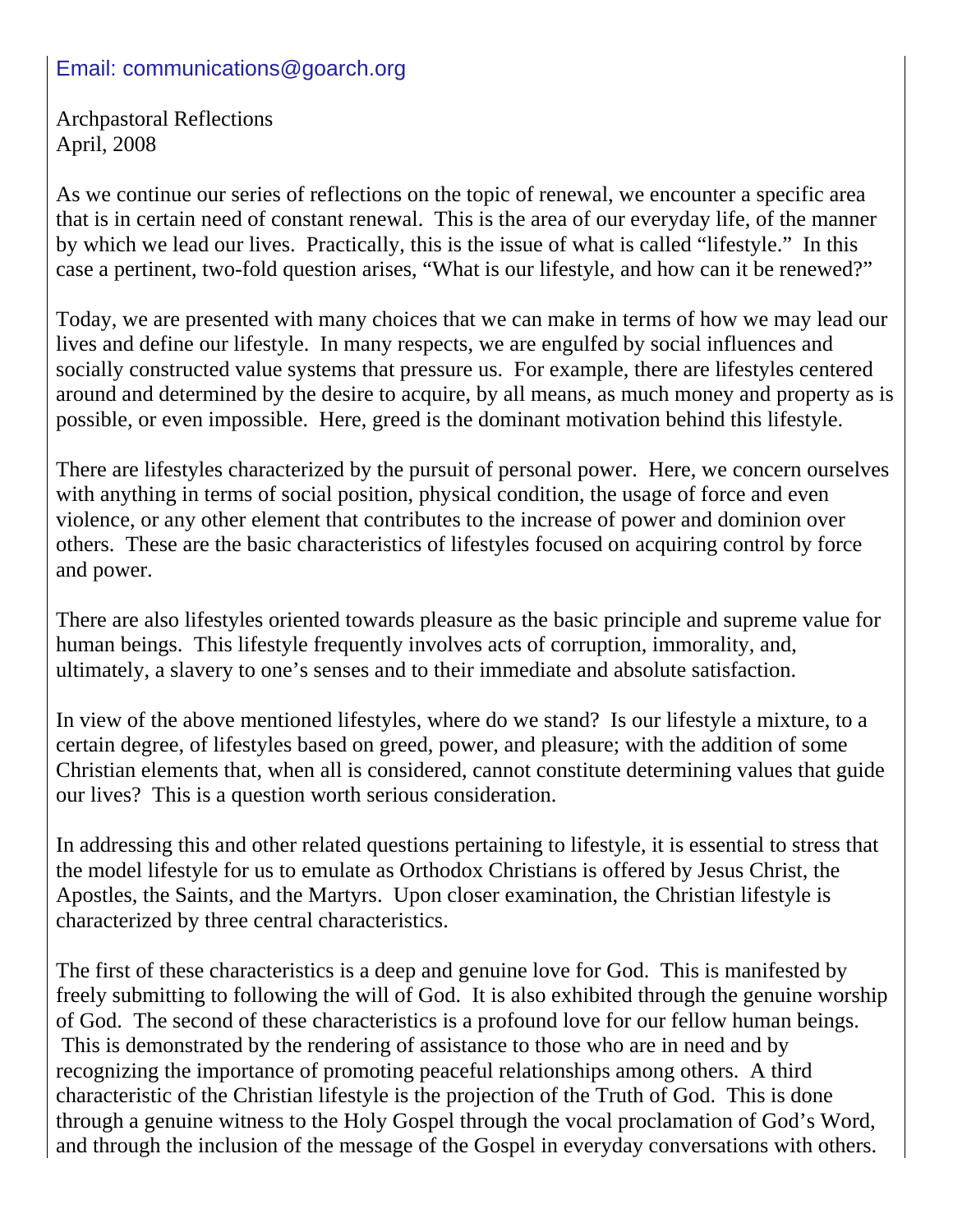The adoption of the Christian lifestyle is by no means an easy task, due to the various societal influences and pressures previously mentioned. As difficult as it may be to live an authentic Christian lifestyle, however, we may take great comfort in knowing that we are always assisted by the grace of God, by the sacraments of the Church, and by the fellowship of the Holy Spirit as we strive to be more and more like Christ, His Apostles, the Saints, and the Martyrs.

Finally, the development of a truly Orthodox Christian lifestyle is never a task that is complete; rather, it is an ongoing metamorphosis of mind that requires our state of being in constant renewal. Here, the words of Saint Paul to the Romans continue to speak with striking relevance to the realities of our contemporary society, and they artfully serve as a fitting conclusion to the core intent of this brief reflection: "Do not be conformed to this world but be transformed by the renewal of your mind, that you may prove what is the will of God, what is good and acceptable and perfect" (Romans 12:2). This is a beautiful, precise, and eloquent call describing the challenges and responsibilities of living the Christian lifestyle. We can, and we should, embrace these words as we work toward the ongoing renewal of our own lifestyles.

#### +DEMETRIOS Archbishop of America

As a parent and a pet lover, this is one of the kindest things that I've ever experienced. I have no way to know who sent it, but there is some very kind soul working in the dead letter office of the US postal service.

Our 14 year old dog, Abbey, died last month (10/23). The day after she died, my 4 year old daughter Meredith was crying and talking about how much she missed Abbey. She asked if we could write a letter to God so that when Abbey got to heaven, God would recognize her. She dictated and I wrote:

### Dear God,

Will you please take special care of our dog, Abbey? She died yesterday and is in heaven. We miss her very much. We are happy that you let us have her as our dog even though she got sick. I hope that you will play with h er. She li kes to play with balls and swim before she got sick. I am sending some pictures of her so that when you see her in heaven you will know she is our special dog. But I really do miss her.

Love, Meredith Claire

PS: Mommy wrote the words after Meredith told them to her

We put that in an envelope with 2 pictures of Abbey, and addressed it to God/Heaven. We put our return address on it. Then Meredith stuck some stamps on t he front because, as she said, it may take lots of stamps to get a letter all the way to heaven)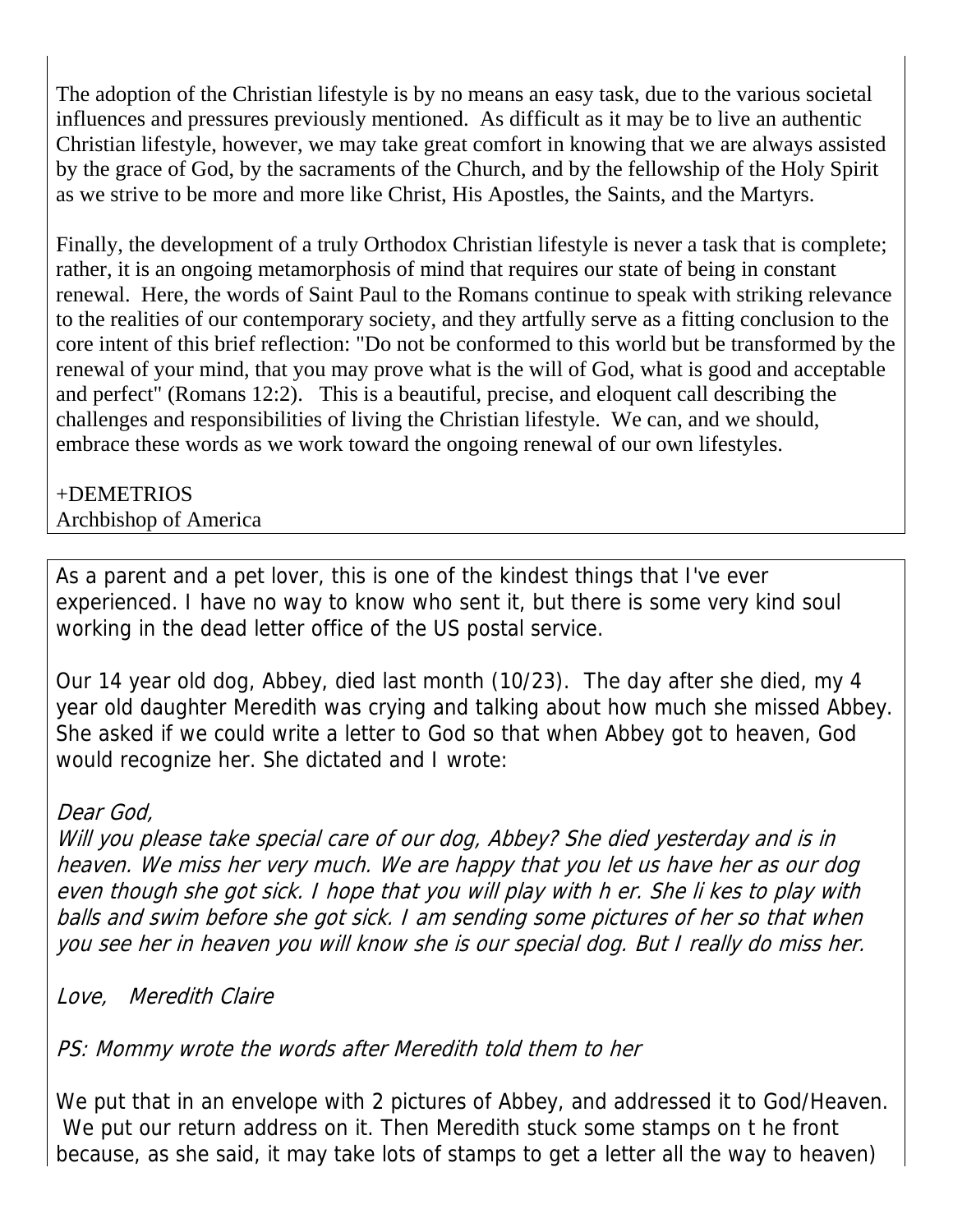and that afternoon I let her drop it into the letter box at the post office. For a few days, she would ask if God had gotten the letter yet. I told her that I thought He had.

Yesterday, we took the kids to Austin to a natural history museum. When we got back, there was a package wrapped in gold paper on our front porch. Curious, I went to look at it. It had a gold star card on the front and said "To: Meredith" in an unfamiliar hand. Meredith took it in and opened it. Inside was a book by Mr. Rogers, "When a Pet Dies." Taped to the inside front cover was the letter we had written to God, in its opened envelope. On the opposite page, one of the pictures of Abbey was taped under the words "For Meredith." We turned to the back cover, and there was the other picture of Abbey, and this handwritten note on pink paper:

Dear Meredith,

I know that you will be happy to know that Abbey arrived safely and soundly in Heaven! Having the pictures you sent to me was such a big help. I recognized Abbey right away. You know, Meredith, she isn't sick anymore. Her spirit is here with me--just like she stays in your heart--young and running and playing. Abbey loved being your dog, you know. Since we don't need our bodies in heaven, I don't have any pockets so I can't keep your beautiful letter. I am sending it to you with the pictures so that you will have this book to keep and remember Abbey. One of my angels is taking care of this for me. I hope the little book helps. Thank you for the beautiful letter. Thank your mother for sending it. What a wonderful mother you have! I picked her especially for you. I send my blessings every day and remem ber that I love you very much. Love, God

#### **On Condemnation**

 Experience has shown that it is wrong to accuse and condemn someone without letting him defend himself. As also the sacred Gospel says: "Does our law judge a man before it hears him and knows what he is doing?" (Jn. 7:51)

 If we are not attentive, many sins of condemning others heap up within us, and then repentance is needed. How often a person repents because he spoke! Let us bear in mind the words of Abba Arsenios: "I have often repented for speaking, but I have never repented for keeping silent."

 If we are often deceived by the sense of touch, how much more so we are by people's words. Therefore, much attention is needed, for the devil prowls around roaring to devour us. (1 Pet. 5:8). A Christian ought to be like the many-eyed Cherubim, for evil has multiplied greatly, especially the sin of condemnation, which is as common as "bread and cheese." May God cleanse us and sanctify us for His glory.